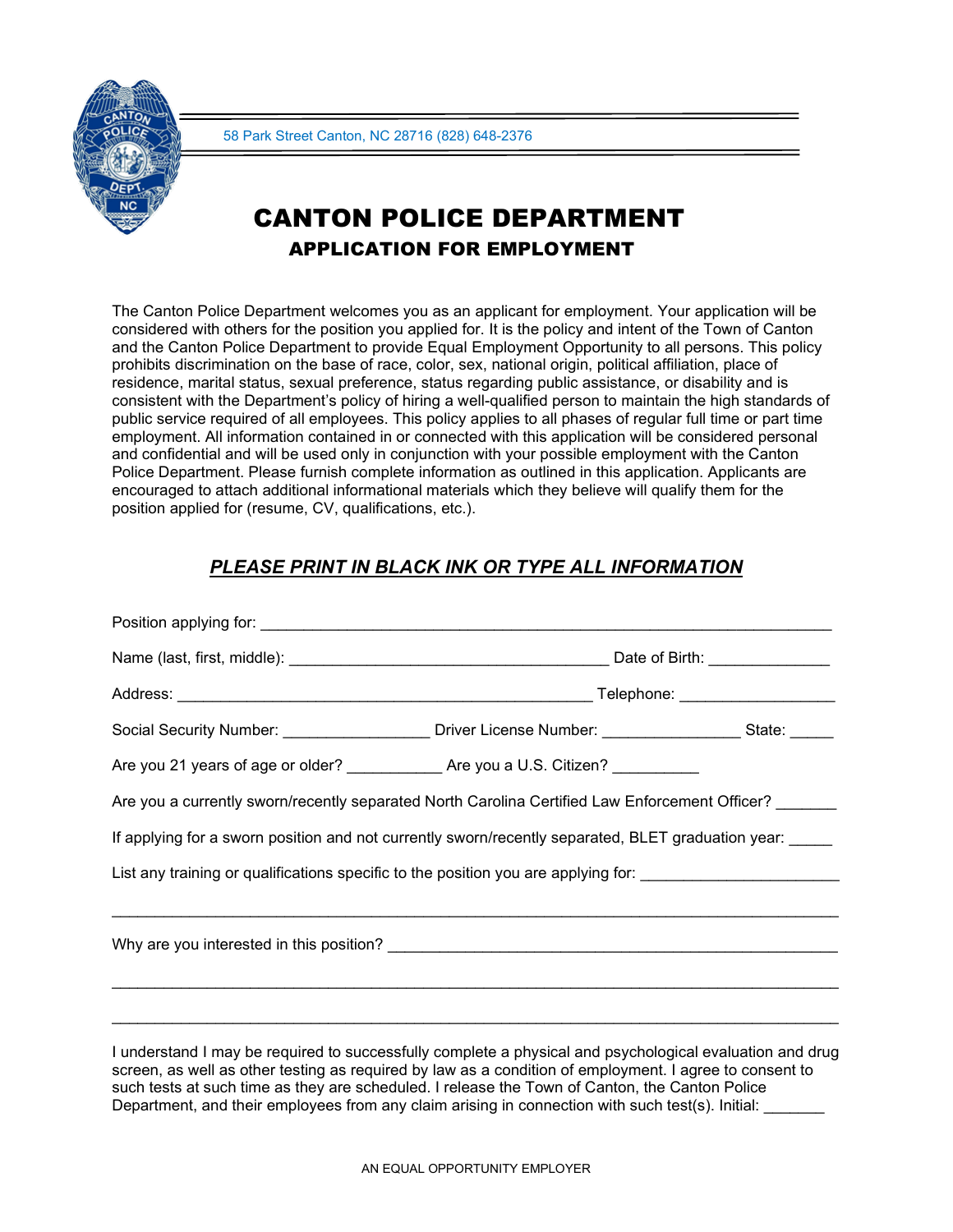### **MILITARY SERVICE**

| Have you previously served in the United States Armed Forces? |                                              |                                                                                                                                                                                                                                |  |
|---------------------------------------------------------------|----------------------------------------------|--------------------------------------------------------------------------------------------------------------------------------------------------------------------------------------------------------------------------------|--|
| If yes, Branch of Service:                                    | Discharge Date:                              | Type: the contract of the contract of the contract of the contract of the contract of the contract of the contract of the contract of the contract of the contract of the contract of the contract of the contract of the cont |  |
| Last Rank: <b>All Accords</b>                                 | Current National Guard/ Reserve Requirement: |                                                                                                                                                                                                                                |  |
| Date Obligation Ends: Date Obligation Correspondent           |                                              |                                                                                                                                                                                                                                |  |

### **EDUCATION**

| <b>SCHOOL</b>  | <b>YEARS</b><br><b>ATTENDED</b> | <b>NAME OF SCHOOL</b> | <b>CITY, STATE</b> | <b>COURSE OF STUDY</b> | <b>GRADUATION</b><br><b>DATE</b> |
|----------------|---------------------------------|-----------------------|--------------------|------------------------|----------------------------------|
| <b>HIGH</b>    |                                 |                       |                    |                        |                                  |
| <b>COLLEGE</b> |                                 |                       |                    |                        |                                  |
| <b>OTHER</b>   |                                 |                       |                    |                        |                                  |
| <b>OTHER</b>   |                                 |                       |                    |                        |                                  |

### **WORK HISTORY (MOST RECENT FIRST)**

| <b>EMPLOYER:</b>                   | <b>EMPLOYMENT DATES:</b> |
|------------------------------------|--------------------------|
|                                    |                          |
| ADDRESS:                           | PHONE NUMBER:            |
|                                    |                          |
| <b>JOB TITLE:</b>                  | SUPERVISOR NAME:         |
|                                    |                          |
| <b>PRINCIPAL RESPONSIBILITIES:</b> |                          |
|                                    |                          |
|                                    |                          |
|                                    |                          |

| <b>EMPLOYER:</b>            | <b>EMPLOYMENT DATES:</b> |
|-----------------------------|--------------------------|
|                             |                          |
| ADDRESS:                    | PHONE NUMBER:            |
|                             |                          |
| <b>JOB TITLE:</b>           | SUPERVISOR NAME:         |
|                             |                          |
| PRINCIPAL RESPONSIBILITIES: |                          |
|                             |                          |
|                             |                          |
|                             |                          |
|                             |                          |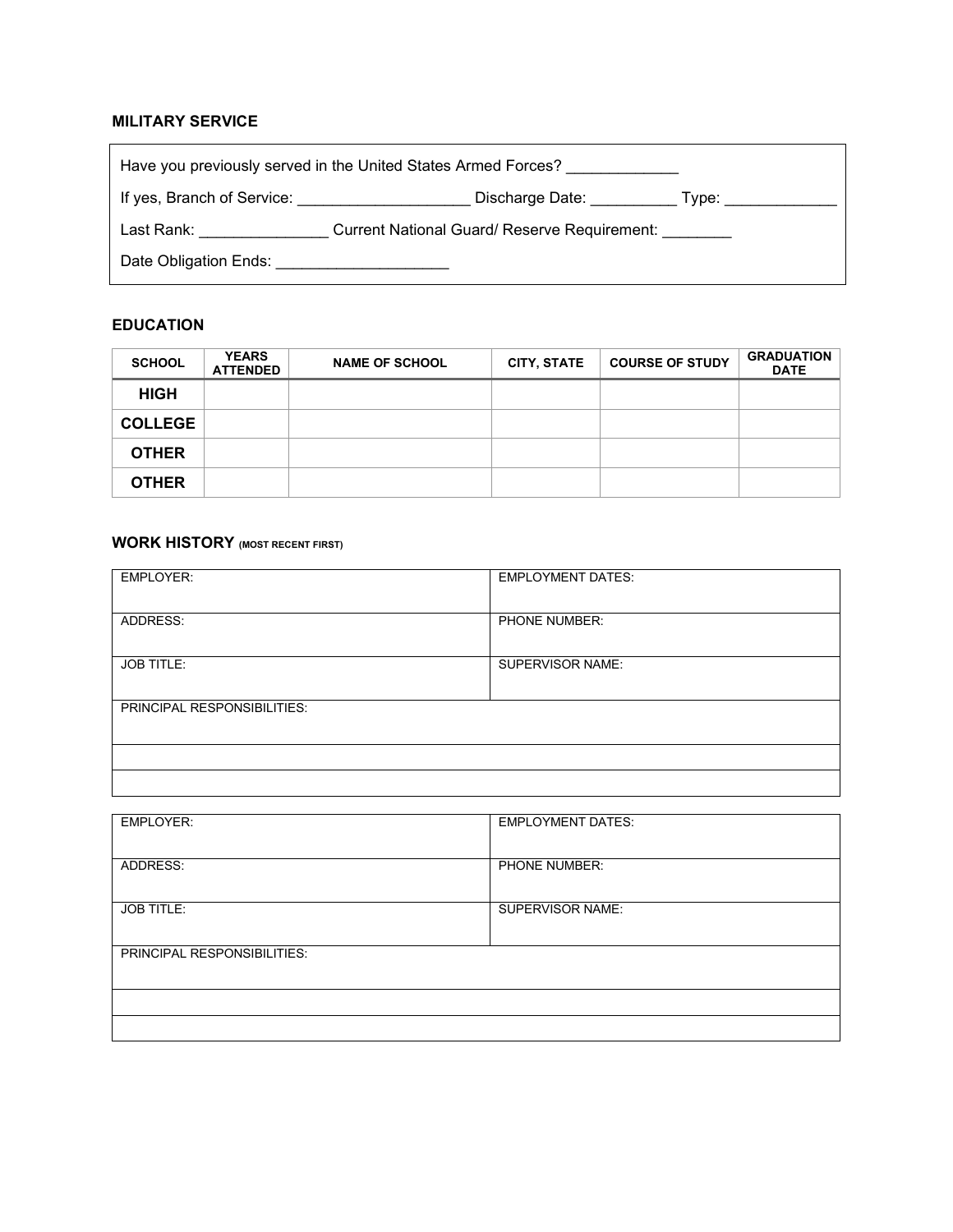| <b>EMPLOYER:</b>            | <b>EMPLOYMENT DATES:</b> |
|-----------------------------|--------------------------|
| ADDRESS:                    | PHONE NUMBER:            |
|                             |                          |
| <b>JOB TITLE:</b>           | <b>SUPERVISOR NAME:</b>  |
| PRINCIPAL RESPONSIBILITIES: |                          |
|                             |                          |
|                             |                          |
|                             |                          |

| <b>EMPLOYER:</b>            | <b>EMPLOYMENT DATES:</b> |
|-----------------------------|--------------------------|
| ADDRESS:                    | <b>PHONE NUMBER:</b>     |
| <b>JOB TITLE:</b>           | <b>SUPERVISOR NAME:</b>  |
| PRINCIPAL RESPONSIBILITIES: |                          |
|                             |                          |
|                             |                          |

#### **REFERENCES:**

| <b>NAME</b> | <b>ADDRESS</b> | <b>TELEPHONE</b> | <b>TYPE</b> |
|-------------|----------------|------------------|-------------|
|             |                |                  |             |
|             |                |                  |             |
|             |                |                  |             |
|             |                |                  |             |
|             |                |                  |             |
|             |                |                  |             |

### **CONVICTION INFORMATION:**

Have you ever been convicted of a felony, a crime for which the punishment could have been imprisonment for more than two years, a crime or unlawful act defined as a "Class B misdemeanor" within the five-year period prior to the date of application for employment, four or more crimes or unlawful acts defined as "Class B misdemeanors" regardless of the date of conviction or four or more crimes or<br>unlawful acts defined as "Class A misdemeanors"? YES\_\_\_\_\_\_\_\_ NO\_\_\_\_\_\_\_ INITIAL \_\_\_\_\_\_ unlawful acts defined as "Class A misdemeanors"?

The Canton Police Department has the right to verify information provided in this application. Any misrepresentation in this application, or subsequent background investigation, which may be discovered now or in the future may result in dismissal/ termination. If selected to proceed in the hiring process, I understand I will be required to complete a personal history statement (NC Form F-3), a personal history release, and comply with any other requirements pertaining to a law enforcement officer/ Telecommunicator or civilian employee background investigation.

Signature of Applicant: \_\_\_\_\_\_\_\_\_\_\_\_\_\_\_\_\_\_\_\_\_\_\_\_\_\_\_\_\_\_ Date: \_\_\_\_\_\_\_\_\_\_\_\_\_\_\_\_\_\_\_\_\_\_\_